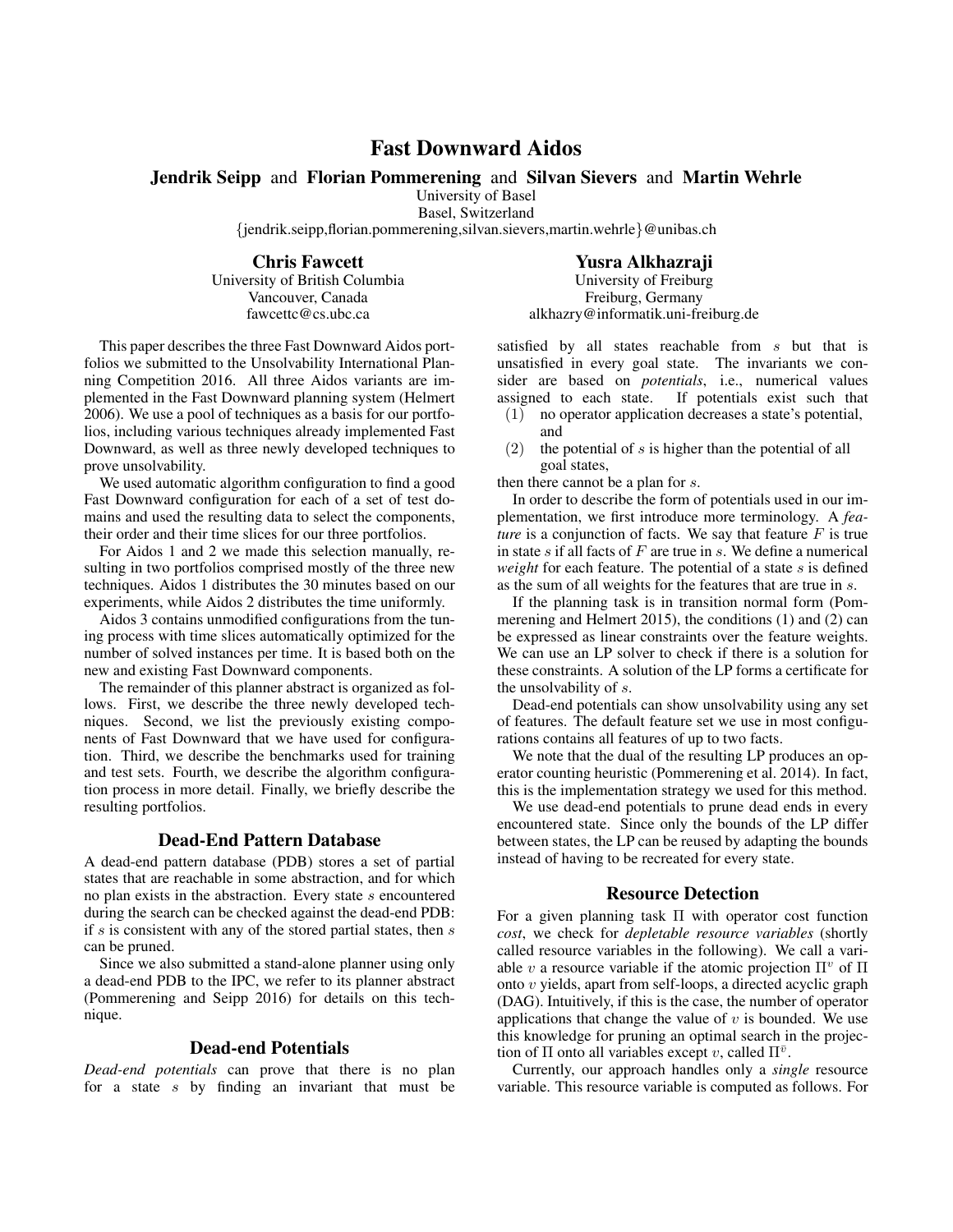$\Pi$ 's variable set *V*, we check for each variable *v* in *V* if the above DAG property *and* an additional quality criterion hold for  $v$ . The additional quality criterion requires i) the domain size of v to be  $\geq 5$ , and ii) the number of operators in  $\Pi^{\bar{v}}$  to be at most 85% of the number of operators in  $\Pi$ . If no such resource variable is found, we abort immediately (and switch to the other configurations in our portfolios). If there are several such resource variables, we choose the one with the largest domain size among them. Overall, we either end up with no resource variable found (abstaining from the following steps), or with exactly one variable with the above properties on acyclicity, domain size, and operator reduction in the corresponding abstractions.

In case a resource variable  $v$  has been found, we exploit this variable for detecting unsolvability as follows. Consider any cost function *cost'* that maps operators inducing selfloops in  $\Pi^v$  to 0. Let L be the cost of the most expensive path in  $\overline{\Pi}^v$  using *cost*<sup> $\prime$ </sup> (*L* is finite because the state space of  $\Pi^v$ is a DAG except for edges where *cost'* is 0). *Every* operator sequence  $\pi = \langle o_1, \ldots, o_n \rangle$  with  $cost'(\pi) > L$  cannot be applicable in Π because its cost exceeds the highest possible cost in the projection  $\Pi^v$ . Thus *every* plan  $\pi$  of  $\Pi$  must have  $cos t'(\pi) \leq L$ . The projection of these plans to  $V \setminus \{v\}$  must be a plan in  $\Pi^{\bar{v}}$ . We hence obtain a sufficient criterion for checking unsolvability of Π: Perform an optimal search for  $\Pi^{\bar{v}}$  with an *f*-bound equal to *L*; if no plan is found in  $\Pi^{\bar{v}}$ this way, then  $\Pi$  is unsolvable.

Any cost function  $cost'$  which maps self-loops in  $\Pi^v$  to 0 works for this technique, but some lead to more pruning in  $\Pi^{\bar{v}}$ 's search space than others. A node is pruned in the search for  $\Pi^{\bar{v}}$  if its  $\bar{f}$ -value exceeds L, so a good cost function maximizes the number of operator sequences with maximal cost in  $\Pi^v$ . We compute *cost* by solving a linear program. Let O be the operator set in Π with corresponding abstract operator set  $O^{\overline{v}}$  in  $\Pi^{\overline{v}}$ . We maximize the weighted sum

$$
\sum_{o^{\bar{v}} \in O^{\bar{v}}} cost'(o^{\bar{v}}) \cdot |\{o \in O \mid o^{\bar{v}} \text{ is the projection of } o\}|,
$$

using the constraints that the summed  $cost'$  values are  $L$  on every path in  $\Pi^v$  from the source of the DAG (the initial value of  $v$ ) to an artificial sink connecting all sinks of the DAG. In our implementation, we fix  $L$  to 1000. Every other value of L would have correspondingly scaled solutions of  $cost'$  but since we round costs to integers, we have to set  $L$ sufficiently high to avoid rounding too many different costs to the same value.

#### Other Fast Downward Components

In addition to the three techniques described above, we used the following Fast Downward components for detecting unsolvability.

Search We implemented a simple breadth-first search that we used for most configurations. Compared to Fast Downward's general-purpose eager best-first search, it has a considerably smaller overhead. This search method is called unsolvable search in the configurations listed in the appendix.

Configurations using resource detection must find optimal plans in the projection where the resource variable is projected out of the task. For those configurations, we used A<sup>\*</sup> search.

Heuristics In addition to our new techniques, we made the following heuristics available for configuration.

- Blind heuristic
- CEGAR (Seipp and Helmert 2013; 2014): additive and non-additive variants
- $h^m$  (Haslum and Geffner 2000): naive implementation
- $h^{max}$  (Bonet, Loerincs, and Geffner 1997; Bonet and Geffner 1999)
- LM-cut (Helmert and Domshlak 2009)
- Merge-and-shrink (Helmert et al. 2014; Sievers, Wehrle, and Helmert 2014)
- Operator counting heuristics (Pommerening et al. 2015).
- The canonical PDBs heuristic either combining PDBs from systematically generated patterns (Pommerening, Röger, and Helmert 2013) or PDBs from iPDB hill climbing (Haslum et al. 2007), and the zero-one PDBs heuristic combining PDBs from a genetic algorithm (Edelkamp 2006). Sievers, Ortlieb, and Helmert (2012) describe implementation details.
- Potential heuristics (Pommerening et al. 2015) with different objective functions as described by Seipp, Pommerening, and Helmert (2015). We also added a variant of the potential heuristic that maximizes the average potential of all syntactic states (called *unsolvable-all-statespotential heuristic*). This variant sets all operator costs to zero, allowing to prune all states with a positive potential.

**Pruning** We used the following two pruning methods:

• Strong stubborn sets: the first variant instantiates strong stubborn sets for classical planning in a straight-forward way (Alkhazraji et al. 2012; Wehrle and Helmert 2014). The second variant (Wehrle et al. 2013) provably dominates the Expansion Core method (Chen and Yao 2009) in terms of pruning power.

While the standard implementation of strong stubborn sets in Fast Downward entirely precomputes the interference relation, we enhanced the implementation by computing the interference relation "on demand" during the search, and by switching off pruning completely in case the amount of pruned states falls below a given threshold.

•  $h^2$ -mutexes (Alcázar and Torralba 2015): an operator pruning method for Fast Downward's preprocessor. We use this method for all three portfolios.

# Benchmarks

In this section we describe the benchmark domains we used for evaluating our heuristics and for automatic algorithm configuration.

We used the collection of unsolvable tasks from Hoffmann, Kissmann, and Torralba (2014) comprised of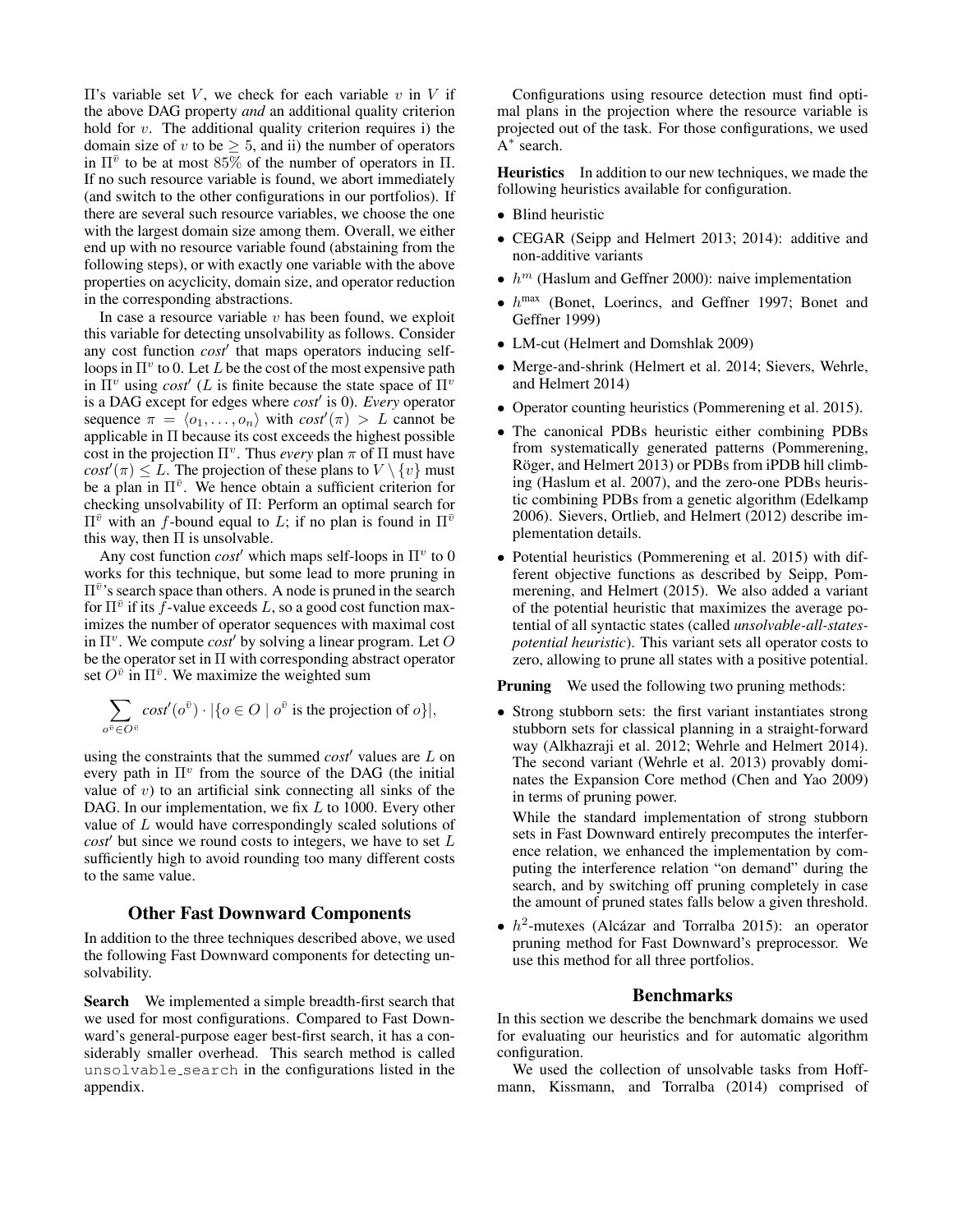the domains 3unsat, Bottleneck, Mystery, Pegsol, RCP-NoMystery, RCP-Rovers, RCP-TPP and Tiles. Futhermore, we used the unsolvable Maintenance (converted to STRIPS) and Tetris instances from the IPC 2014 optimal track.

Finally, we created two new domains and modified some existing IPC domains to contain unsolvable instances. The following list describes these domains.

Cavediving (IPC 2014). We generated unsolvable instances by limiting the maximal capacity the divers can carry.

Childsnack (IPC 2014). We generated unsolvable instances by setting the ratio of available ingredients to required servings to values less than 1.

NoMystery (IPC 2011). We generated unsolvable instances by reducing the amounts of fuel available at each location.

**Parking** (IPC 2011). We generated unsolvable instances by setting the number of cars to  $2l-1$ , where l is the number of parking curb locations.

Sokoban (IPC 2008). We used the twelve methods described by Zerr (2014) for generating unsolvable instances.

Spanner (IPC 2011). We generated unsolvable instances by making the number of nuts exceed the number of spanners.

**Pebbling** (New). Consider a square  $n \times n$  grid. We call the three fields in the upper left corner (i.e., coordinates  $(0, 0)$ ,  $\langle 0, 1 \rangle$  and  $\langle 1, 0 \rangle$  the *prison*. The prison is initially filled with pebbles, all other fields are empty. A pebble on position  $\langle x, y \rangle$  can be moved if the fields  $\langle x + 1, y \rangle$  and  $\langle x, y + 1 \rangle$ are empty. Moving the pebble "clones" it to the free fields, i.e., the pebble is removed from  $\langle x, y \rangle$  and new pebbles are added to  $\langle x + 1, y \rangle$  and  $\langle x, y + 1 \rangle$ . The goal is to free all pebbles from the prison, i.e., have no pebble on a field in the prison. This problem is unsolvable for all values of n.

PegsolInvasion (New). This domain is related to the wellknown peg solitaire board game. Instead of peg solitaire's "cross" layout, PegsolInvasion tasks have a rectangular  $n \times$ m grid, where  $m = n + x > n$ . Initially, the  $n \times n$  square at the bottom of the grid is filled with pegs. The goal is to move one peg to the middle of the top row using peg solitaire movement rules. This problem is unsolvable for all values of  $n \geq 1$  and  $x \geq 5$ .

### Algorithm Configuration

In the spirit of previous work (Vallati et al. 2011; Fawcett et al. 2011; Seipp et al. 2012; 2015), we used algorithm configuration to find configurations for unsolvable planning tasks. Here, we employed SMAC v2.10.04, a state-of-the-art model-based configuration tool (Hutter, Hoos, and Leyton-Brown 2011).

Some of the heuristics listed above are not useful for proving unsolvability. On the other hand, all of the mentioned heuristics are useful for our resource detection method, since we try to *solve* the modified tasks. We therefore considered two algorithm configuration scenarios for Fast Downward, one tailored towards unsolvability detection, the other towards resource detection.

#### Configuring for Unsolvability

Our configuration space for detecting unsolvability only includes one search algorithm, our new breadth-first search. We include all new techniques, existing heuristics and pruning methods described above, except for the following heuristics:

- All potential heuristics other than the unsolvable-allstates-potential heuristic. Since the other variants use bounds on each weight, they always compute finite heuristic values and will never prune any state.
- The canonical PDBs heuristic and the zero-one PDBs heuristic. Both techniques can increase the heuristic value, but will not lead to more pruning than taking the maximum over the PDBs.
- LM-cut, because it can only detect states as unsolvable that are also detected as unsolvable by  $h^{max}$ , which is faster to compute.
- Additive variant of CEGAR.

Using several hand-crafted Fast Downward configurations, we identified domains from our benchmark set containing *easy-non-trivial* instances, i.e., instances that are not trivially unsolvable and for which one or more of the configurations could prove unsolvability within 300 CPU seconds. These domains were 3unsat, Cavediving, Mystery, NoMystery, Parking, Pegsol, Tiles, RCP-NoMystery, RCP-Rovers, RCP-TPP, and Sokoban. The three RCP domains were further subdivided by instance difficulty into two sets each, allowing algorithm configuration to find separate configurations for easy and hard tasks. We used the easy-non-trivial instances as the training sets for each problem domain, while keeping any remaining instances from each domain for use in a held-out test set not used during configuration.

We then performed 10 independent SMAC runs for each of the 14 domain-specific training sets. Each SMAC run was allocated 12 CPU hours of runtime, and each individual run of Fast Downward was given 300 CPU seconds of runtime and 8 GB of memory. The starting configuration was a combination of the dead-end pattern database and operator counting heuristics. The 10 best configurations selected by SMAC for each considered domain were evaluated on the corresponding test set. We selected the configuration with the best penalized average runtime (PAR-10) as the incumbent configuration for that domain.

We then extended the training set for each domain by including any instances for which unsolvability was proven in under 300 CPU seconds by the incumbent configuration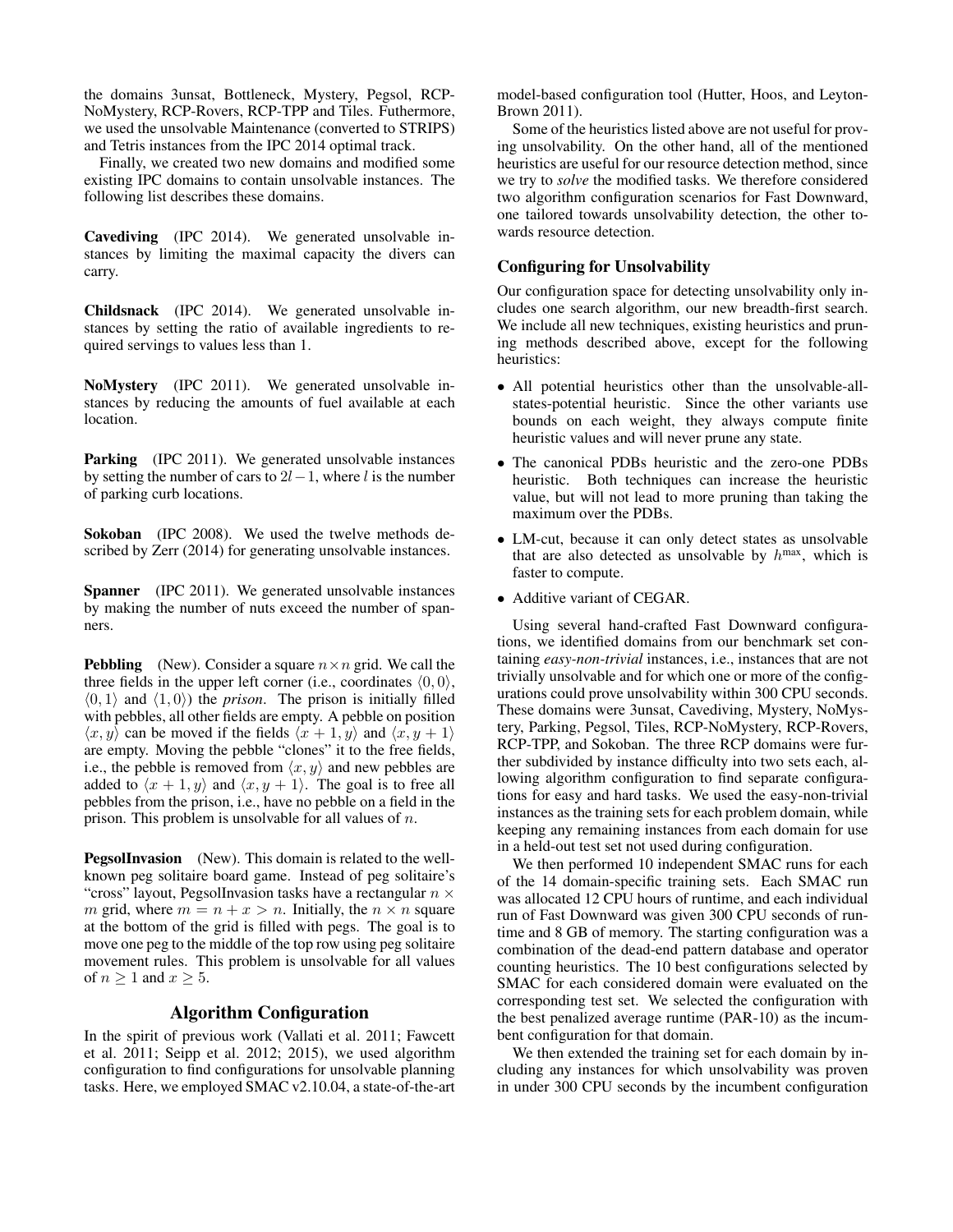for that domain. Then we performed an additional 10 independent runs of SMAC on the new training sets for each domain, using the incumbent configuration for that domain as the starting configuration. We again evaluated the 10 best configurations for each domain on the corresponding test set, and selected the configuration with the highest PAR-10 score as the representative for this domain.

#### Configuring for Resource Detection

Our configuration space for resource detection allows only A<sup>\*</sup> search, but includes all other components described above (new techniques, all listed heuristics and pruning methods).

We chose the easy-non-trivial instances from the three RCP domains as our benchmark set. Similar to the procedure above we subdivided the tasks from the three domains into three sets by difficulty, yielding 9 benchmark sets in total.

We employed the same procedure as above for finding representative configurations from the resource detection configuration space for these 9 sets. In this scenario we used LM-cut as the starting configuration.

#### Portfolios

Using the representative configurations from the two configuration scenarios described above, we obtained a total of 23 separate Fast Downward configurations. We evaluated the performance of each on our entire 928-instance benchmark set with a 1800 CPU second runtime cutoff. We used the resulting data for constructing Aidos 1 and 2 manually, and for computing Aidos 3 automatically.

#### Manual portfolios: Aidos 1 and 2

Analyzing the results, we distilled three configurations that together solve all tasks solved by any of the 23 representative configurations. The three configurations use  $h^2$ -mutexes during preprocessing and stubborn sets to prune applicable operators during search. In particular, they use the stubborn sets variant that provably dominates EC (called stubborn sets ec in the appendix). We adjusted the minimum pruning threshold individually for the three techniques. Techniques that can be evaluated fast on a given state got a higher minimum pruning threshold. The three configurations differ in the following aspects:

- C1 Breadth-first search using a dead-end pattern database.
- C2 Breadth-first search using dead-end potentials with features of up to two facts.
- C3 Resource detection using an  $A^*$  search. The search uses the CEGAR heuristic and operator counting with LM-cut and state equation constraints.

Adding other heuristics did not increase the number of solved tasks on our benchmark set. The three configurations did not dominate each other, so it made sense to include all of them in our portfolio. The only question was how to order them and how to assign the time slices.

Both C1 and C2 prove many of our benchmark tasks unsolvable in the initial state. On such instances the configurations usually take less than a second. Since the unsolvability IPC uses time scores to break ties we start with two short runs of C1 and C2. This avoids spending a lot of time using one configuration, when another solves the task very quickly.

Next, we run the resource detection method (C3). It will be inactive on tasks where no resources are found and therefore not consume any time. Experiments showed that the dead-end potentials use much less memory than the deadend PDB. To avoid a portfolio that runs out of memory while executing the last component and therefore does not use the full amount of time, we put the dead-end potentials (C2) last.

Results on our benchmarks showed that C3 did not solve any additional tasks after 420 seconds. Similarly, C2 did not solve any additional tasks after 100 seconds. Since C1 tends to solve more tasks if given more time, we limited the times for the other two configurations to 420 and 100 seconds and alotted the remaining time (1275 seconds) to C1.

Aidos 2 is almost identical to Aidos 1, the only difference being that it equally distributes the time among the three main portfolio components.

#### Automatic portfolio: Aidos 3

In order to automatically select configurations and assign both order and allocated runtime for Aidos 3, we used the greedy schedule construction technique of Streeter and Smith (2008). Briefly, given a set of configurations and corresponding runtimes for each on a benchmark set, this technique iteratively adds the configuration which maximizes  $\frac{n}{t}$ , where  $n$  is the number of additional instances solved with a runtime cutoff of t. This can be efficiently solved for a given benchmark set, as the runtime required for each configuration on each instance is known and thus a finite set of possible  $t$  need to be considered. Usually, this results in a schedule beginning with many configurations and short runtime cutoffs in order to quickly capture as much coverage as possible. In order to avoid schedule components with extremely short runtime cutoffs, we set a minimum of 1 CPU second for each component.

Using the performance of the 23 configurations obtained from our two configuration scenarios configurations evaluated on our entire benchmark set (i.e., all domains without distinction of training or test set), this process resulted in the Aidos 3 portfolio with 11 schedule components and runtime cutoffs ranging from 2 to 1549 CPU seconds. All configurations use  $h^2$ -mutexes during preprocessing.

# Post IPC Evaluation

Aidos achieved the first place in the IPC. Since Aidos is composed many components we performed experiments to explain its performance to some degree. To do so, we ran all three versions of Aidos and its individual components on the same hardware as in the competition. This comprises the portfolios (denoted *Aidos 1*, *Aidos 2*, and *Aidos 3* in the following tables and figures); our simple breadth-first search (*blind*); two versions of the dead-end PDBs, one with a 1s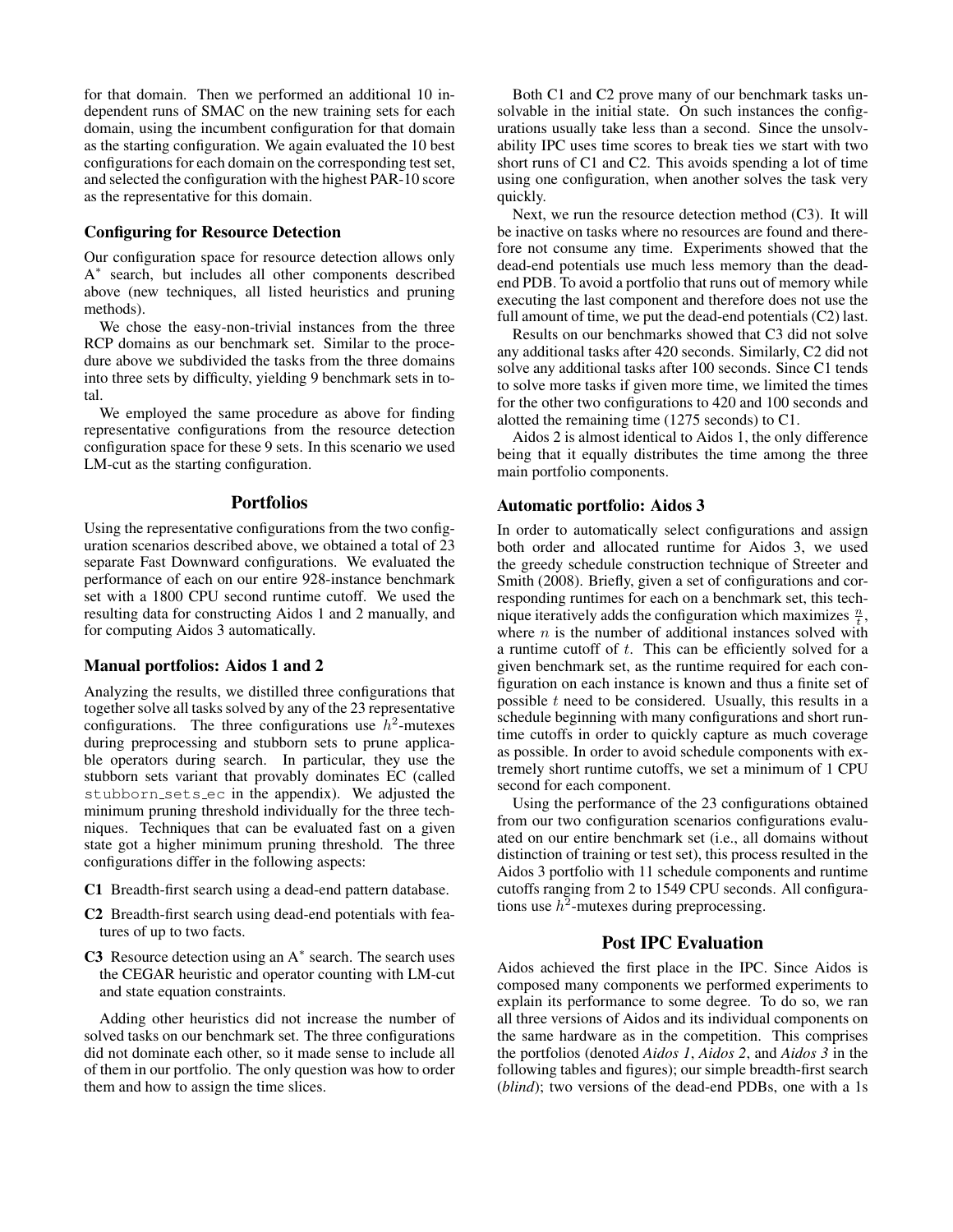|                          | Aidos 1            | $\mathbf{\Omega}$<br>Aidos | $\boldsymbol{\omega}$<br>Aidos | <b>Blind</b>   | 80%<br>$\overline{\mathbf{s}}$<br><b>PDBs</b> | 300s 80%<br><b>PDBs</b> | 50%<br>Resources         | of<br>$\boldsymbol{\mathcal{Z}}$<br>Potentials |                       | −<br>Aidos | $\mathbf{\Omega}$<br>Aidos: | $\mathbf{\hat{z}}$<br>Aidos | Blind          | 1s80%<br>PDBs  | 300s 80%<br>PDBs: | 50%<br>Resources             | of<br>$\boldsymbol{z_0}$<br>Potentials |  |
|--------------------------|--------------------|----------------------------|--------------------------------|----------------|-----------------------------------------------|-------------------------|--------------------------|------------------------------------------------|-----------------------|------------|-----------------------------|-----------------------------|----------------|----------------|-------------------|------------------------------|----------------------------------------|--|
| Coverage                 | with $h^2$ mutexes |                            |                                |                |                                               |                         |                          |                                                | without $h^2$ mutexes |            |                             |                             |                |                |                   |                              |                                        |  |
| bag-barman (40)          | 12                 | 12                         | 12                             | 12             | 12                                            | 12                      | $\overline{\phantom{a}}$ | 8                                              |                       | 12         | 12                          | 12                          | 12             | 12             | 12                |                              |                                        |  |
| bag-gripper (30)         | 25                 | 25                         | 15                             | 6              | 6                                             | 4                       | $\overline{\phantom{0}}$ | 25                                             |                       | 8          | 7                           | 4                           | 6              | 6              | 4                 |                              | 6                                      |  |
| bag-transport (58)       | 28                 | 28                         | 25                             | 22             | 22                                            | 22                      | $\overline{\phantom{a}}$ | 29                                             |                       | 25         | 25                          | 22                          | $\overline{7}$ | $\overline{7}$ | $\overline{7}$    | $\overline{\phantom{0}}$     | 25                                     |  |
| bottleneck (25)          | 25                 | 25                         | 25                             | 25             | 25                                            | 25                      | $\overline{\phantom{0}}$ | 25                                             |                       | 25         | 25                          | 25                          | 11             | 15             | 18                |                              | 25                                     |  |
| cave-diving (30)         | 9                  | $\overline{7}$             | 10                             | 8              | 8                                             | 8                       | -                        |                                                |                       | 9          | 8                           | 10                          | 8              | 8              | 8                 | $\overline{\phantom{0}}$     |                                        |  |
| chessboard-pebbling (23) | 23                 | 23                         | 23                             | 6              | 6                                             | 6                       | $\overline{\phantom{0}}$ | 23                                             |                       | 23         | 23                          | 23                          | 6              | 6              | 6                 | $\qquad \qquad \blacksquare$ | 23                                     |  |
| diagnosis (32)           | 6                  | 6                          | 6                              | 6              | 8                                             | 6                       | $\overline{\phantom{a}}$ | $\overline{4}$                                 |                       | 5          | 5                           | 6                           | 5              | 7              | 6                 |                              | 4                                      |  |
| document-transfer (34)   | 13                 | 13                         | 14                             | 12             | 12                                            | 12                      | $\overline{\phantom{a}}$ | 13                                             |                       | 13         | 13                          | 14                          | 5              | 12             | 12                |                              |                                        |  |
| over-nomystery (29)      | 14                 | 14                         | 14                             | $\overline{2}$ | 12                                            | 14                      | 9                        | 5                                              |                       | 14         | 14                          | 14                          | 2              | 12             | 14                | 13                           | 5                                      |  |
| over-rovers (26)         | 13                 | 13                         | 12                             | 8              | 9                                             | 12                      |                          | 7                                              |                       | 14         | 14                          | 12                          | 8              | 9              | 12                | 9                            | 6                                      |  |
| over-tpp (34)            | 26                 | 26                         | 26                             | 18             | 24                                            | 25                      | 24                       | 19                                             |                       | 26         | 26                          | 26                          | 18             | 24             | 25                | 26                           | 19                                     |  |
| pegsol (29)              | 24                 | 24                         | 24                             | 24             | 24                                            | 24                      | $\overline{\phantom{a}}$ | 24                                             |                       | 24         | 24                          | 24                          | 24             | 24             | 24                |                              | 24                                     |  |
| pegsol-row5 (20)         | 15                 | 15                         | 15                             | 5              | 5                                             | 5                       | $\blacksquare$           | 15                                             |                       | 15         | 15                          | 15                          | 5              | 5              | 5                 | $\overline{a}$               | 15                                     |  |
| sliding-tiles (25)       | 10                 | 10                         | 10                             | 10             | 10                                            | 10                      | $\overline{\phantom{a}}$ | 10                                             |                       | 10         | 10                          | 10                          | 10             | 10             | 10                |                              | 10                                     |  |
| tetris (20)              | 20                 | 20                         | 20                             | 10             | 10                                            | 10                      | $\overline{\phantom{a}}$ | 20                                             |                       | 20         | 20                          | 12                          | 10             | 10             | 10                |                              | 20                                     |  |
| <b>Sum</b> (455)         | 263                | 261                        | 251                            | 174            | 193                                           | 195                     | 34                       | 234                                            | 243                   |            | 241                         | 229                         | 137            | 167            | 173               | 48                           | 200                                    |  |
| diagnosis (with fix)     | 11                 | 12                         | 10                             | 11             | 13                                            | 11                      | $\overline{0}$           | 8                                              |                       |            |                             |                             |                |                |                   |                              |                                        |  |

Table 1: Number of solved tasks.

limit to compute the PDB (*PDBs 1s 80%*) and one with a 300s limit (*PDBs 300s 80%*); the resource detection (*resources 50%*); and the dead-end potentials (*potentials 20%*). The percentage behind the configuration name relates to the *safety-belt* we added to the stubborn-sets pruning technique: To avoid wasting runtime when no pruning is possible, we added a safety-belt feature to the stubborn-sets pruning technique, which switches it off if less then x% of operators are pruned during the first 1000 expansions. This is the percentage included in the configuration names if the configuration uses this technique. Finally, we ran all of the above configurations without using  $h^2$  mutexes in the preprocessor.

#### Domain-wise Coverage

We start with a discussion of domain-wise coverage on the benchmarks used in the IPC. Table 1 shows the number of solved tasks by domain for the different configurations. During the IPC Aidos crashed for some tasks from the diagnosis domain because the translator created conditional effects. Therefore Table 1 includes results for a version of the translator that works around this, shown in the last row.

Effect of Dead-end PDB Preprocessing Time Recall that Aidos 1 was set up so that dead-end PDBs get the largest time slice and use 50% of that time for preprocessing. In our pre-IPC experiments adding more time often lead to a higher coverage. In the IPC this effect was minimal: Aidos 1 solves two more tasks than Aidos 2, which has a shorter time slice for dead-end PDBs. Also the coverage of dead-end PDBs as a single configuration only has a 2 task difference between

1s (PDBs 1s 80%) and 300s (PDBs 1s 80%) preprocessing time. The domains where this makes a difference are mostly the oversubscription domains (over-nomystery, over-rovers, and over-tpp).

Effect of Resource Detection We only detect a depletable resource in the oversubscription domains. Detecting that fuel is a resource in over-nomystery leads to good results, but dead-end PDBs solve more tasks. Using the energy level in over-rovers as a resource is not as helpful, because there are two rovers and projecting out the energy consumption of only one of them means that the other one can achieve all goal fluents for free. In over-tpp we detect money as the resource, which works quite well, but again dead-end PDBs perform at least as good. All in all, resource detection did not provide an advantage in the IPC domains.

Effect of Dead-end Potentials Several domains are completely solved by this heuristic, i.e., the initial state of all unsolvable tasks is detected as a dead end. These are baggripper, bag-transport, bottleneck, chessboard-pebbling, pegsol-row5 and tetris. Additionally, the dead-end potentials detect some tasks from the over-tpp domain as unsolvable in the initial state. Without using  $h^2$ -mutexes in the preprocessor, we no longer detect all tasks from the domains baggripper and bag-transport as unsolvable in the initial state.

Effect of Pruning We performed additional experiments, not shown here, to evaluate the impact of the stubborn-sets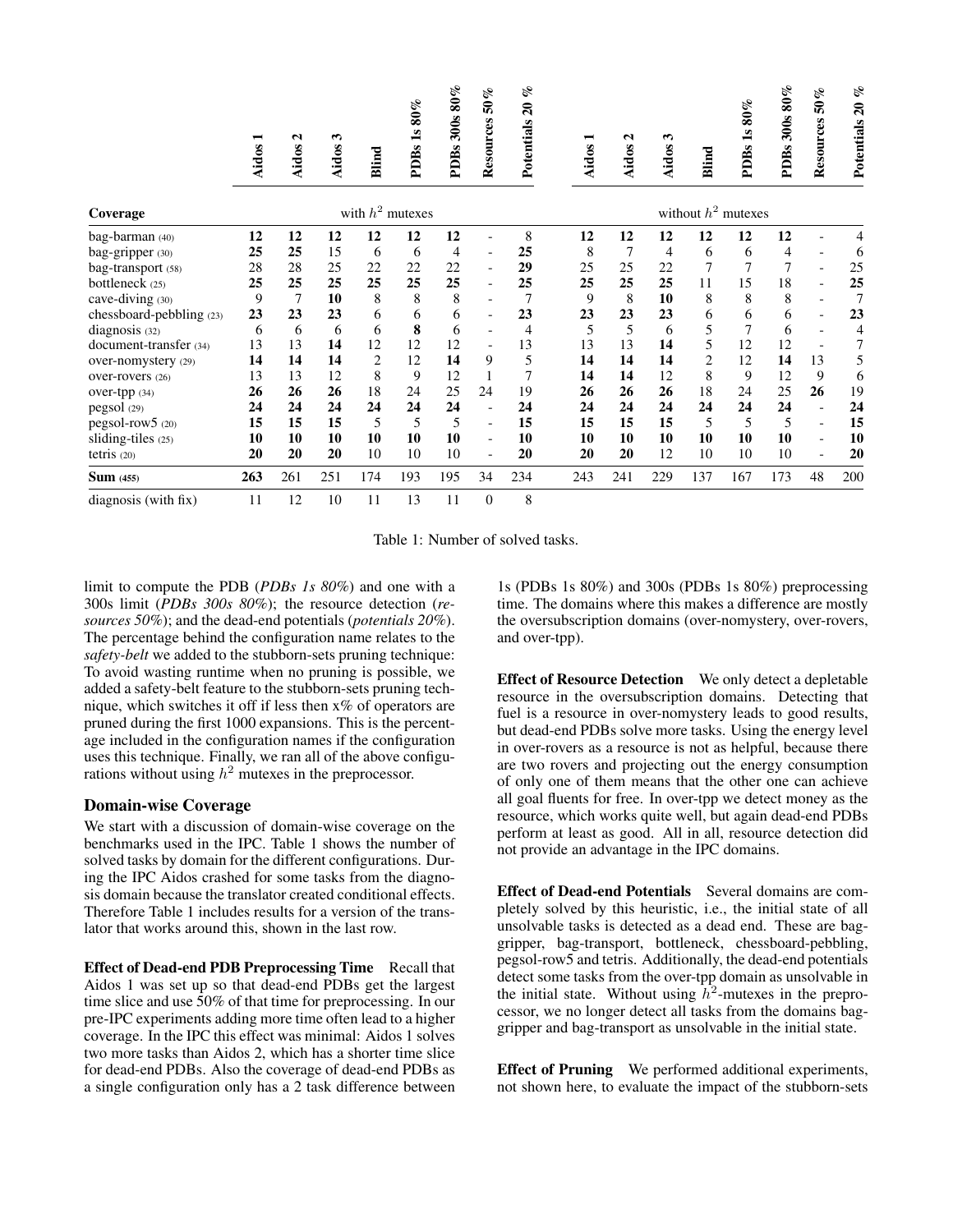

Figure 1: Number of solved tasks with different time limits for individual Aidos components.

pruning technique with blind search. Blind search without pruning and blind search with pruning (20% and 80% safetybelt) showed no difference in coverage and no dramatic difference in the number of expansions. We assume that pruning was switched off in most domains. The domains with a difference in expansions are chessboard-pebbling (which is solved completely by the dead-end potentials), diagnosis and over-tpp (only one task where minor pruning occurs).

In our pre-IPC experiments pruning was mainly useful for domains like 3unsat that have a lot of order-independent choices.

Effect of Using  $h^2$  Mutexes in the Preprocessor Without the preprocessor, the coverage of Aidos 1 would have been 20 tasks lower. This difference stems from the domains bag-gripper (25 vs. 8), bag-transport (28 vs. 25), diagnosis (6 vs. 5) and over-rovers (13 vs. 14). The domain bottleneck, which is completely solved by the preprocessor, is also solved by dead-end potentials in the initial state. Similar results can be observed for all other configurations.

#### Effect of Resource Limits

We now turn towards an analysis of the configurations with respect to time and memory limits. Figures 1 and 2 show the number of tasks solved with different memory and time bounds for the individual configurations. As expected, deadend PDBs and dead-end potentials solve a large number of tasks in the initial state. The two dead-end PDB configurations show a jump in the number of solved tasks when the search starts (i.e., after 1 or 300 seconds). In these cases, the initial state is not recognized as a dead end, but blind search pruning states with the discovered dead ends is strong enough to quickly exhaust the search space. Looking at Figure 2 shows that not many tasks required more than 2 GB of memory.



Figure 2: Number of solved tasks with different memory limits for individual Aidos components.

### Which Component is Most Useful in Which Domain?

We tried to determine which component was responsible for solving tasks in each domain. This is often hard to judge, because in some domains each of many components could be sufficient and in other domains only certain combinations of components are able to achieve a high coverage. The following table lists our interpretation of the experiments.

| Domain              | <b>Most influential component</b>     |
|---------------------|---------------------------------------|
| bag-barman          | dead-end PDBs                         |
| bag-gripper         | dead-end potentials + $h^2$ mutexes   |
| bag-transport       | dead-end potentials + $h2$ mutexes    |
| bottleneck          | dead-end potentials or $h^2$ mutexes  |
|                     | (either technique is sufficient       |
|                     | to solve all tasks)                   |
| cave-diving         | breadth-first search                  |
|                     | (+ maybe dead-end PDBs)               |
| chessboard-pebbling | dead-end potentials                   |
| diagnosis           | breadth-first search                  |
| document-transfer   | dead-end PDBs or                      |
|                     | dead-end potentials + $h2$ mutexes or |
|                     | breadth-first search + $h2$ mutexes   |
|                     | (all three are similar)               |
| over-nomystery      | dead-end PDBs                         |
| over-rovers         | dead-end PDBs                         |
| over-tpp            | dead-end PDBs or resource detection   |
| pegsol              | breadth-first search                  |
|                     | (almost every technique               |
|                     | solves every task)                    |
| pegsol-row5         | dead-end potentials                   |
| sliding-tiles       | breadth-first search                  |
|                     | (problems are either too easy         |
|                     | or too hard)                          |
| tetris              | dead-end potentials                   |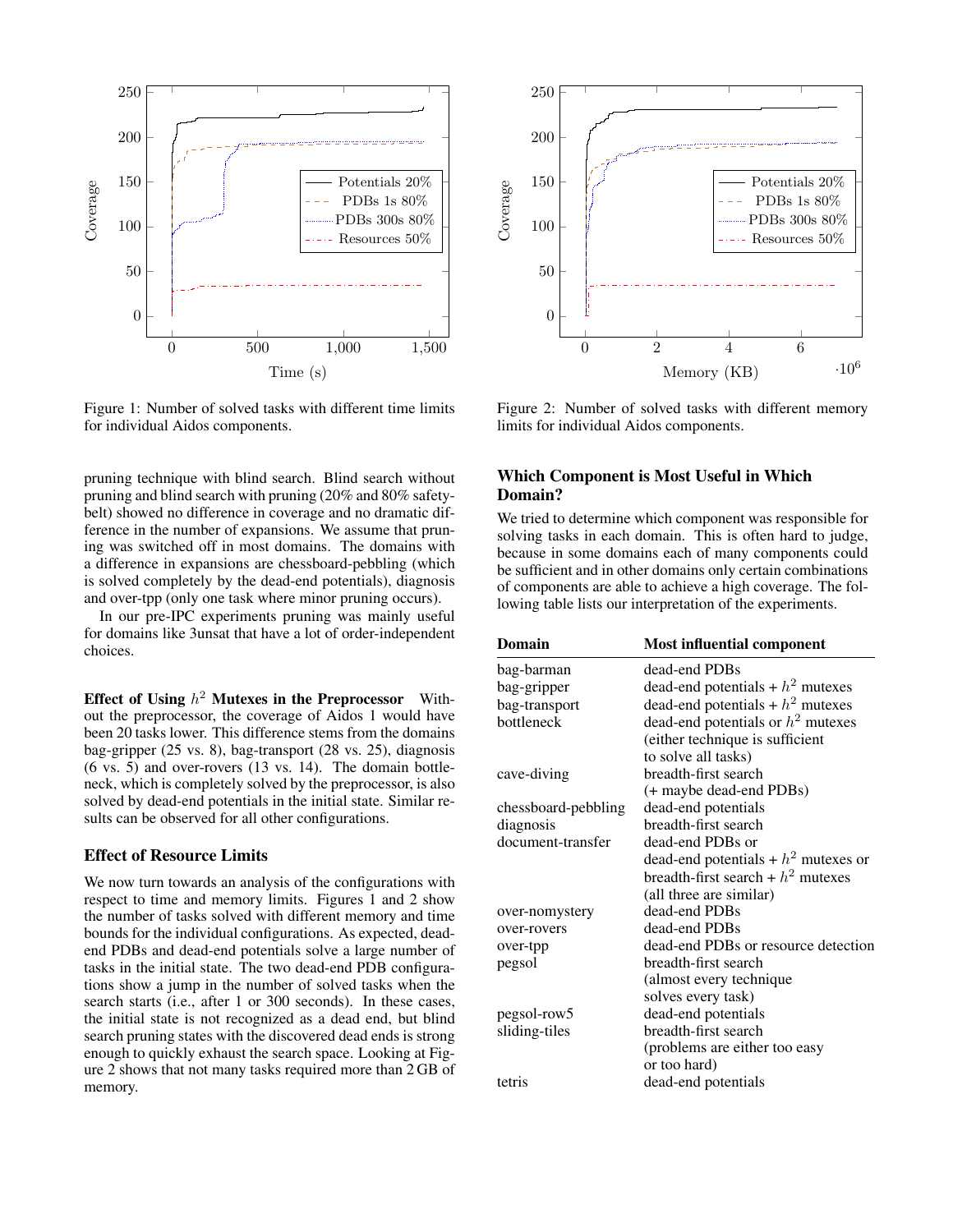# Acknowledgments

We would like to thank all Fast Downward contributors. We are especially grateful to Malte Helmert, not only for his work on Fast Downward, but also for many fruitful discussions about the unsolvability IPC. Special thanks also go to Álvaro Torralba and Vidal Alcázar for their  $h^2$ -mutexes code.

# **References**

Alcázar, V., and Torralba, Á. 2015. A reminder about the importance of computing and exploiting invariants in planning. In Brafman, R.; Domshlak, C.; Haslum, P.; and Zilberstein, S., eds., *Proceedings of the Twenty-Fifth International Conference on Automated Planning and Scheduling (ICAPS 2015)*, 2–6. AAAI Press.

Alkhazraji, Y.; Wehrle, M.; Mattmüller, R.; and Helmert, M. 2012. A stubborn set algorithm for optimal planning. In De Raedt, L.; Bessiere, C.; Dubois, D.; Doherty, P.; Frasconi, P.; Heintz, F.; and Lucas, P., eds., *Proceedings of the 20th European Conference on Artificial Intelligence (ECAI 2012)*, 891–892. IOS Press.

Bonet, B., and Geffner, H. 1999. Planning as heuristic search: New results. In Biundo, S., and Fox, M., eds., *Recent Advances in AI Planning. 5th European Conference on Planning (ECP 1999)*, volume 1809 of *Lecture Notes in Artificial Intelligence*, 360–372. Heidelberg: Springer-Verlag.

Bonet, B.; Loerincs, G.; and Geffner, H. 1997. A robust and fast action selection mechanism for planning. In *Proceedings of the Fourteenth National Conference on Artificial Intelligence (AAAI 1997)*, 714–719. AAAI Press.

Chen, Y., and Yao, G. 2009. Completeness and optimality preserving reduction for planning. In Boutilier, C., ed., *Proceedings of the 21st International Joint Conference on Artificial Intelligence (IJCAI 2009)*, 1659–1664.

Edelkamp, S. 2006. Automated creation of pattern database search heuristics. In *Proceedings of the 4th Workshop on Model Checking and Artificial Intelligence (MoChArt 2006)*, 35–50.

Fawcett, C.; Helmert, M.; Hoos, H.; Karpas, E.; Röger, G.; and Seipp, J. 2011. FD-Autotune: Domain-specific configuration using Fast Downward. In *ICAPS 2011 Workshop on Planning and Learning*, 13–17.

Haslum, P., and Geffner, H. 2000. Admissible heuristics for optimal planning. In Chien, S.; Kambhampati, S.; and Knoblock, C. A., eds., *Proceedings of the Fifth International Conference on Artificial Intelligence Planning and Scheduling (AIPS 2000)*, 140–149. AAAI Press.

Haslum, P.; Botea, A.; Helmert, M.; Bonet, B.; and Koenig, S. 2007. Domain-independent construction of pattern database heuristics for cost-optimal planning. In *Proceedings of the Twenty-Second AAAI Conference on Artificial Intelligence (AAAI 2007)*, 1007–1012. AAAI Press.

Helmert, M., and Domshlak, C. 2009. Landmarks, critical paths and abstractions: What's the difference anyway? In Gerevini, A.; Howe, A.; Cesta, A.; and Refanidis, I., eds., *Proceedings of the Nineteenth International Conference on* *Automated Planning and Scheduling (ICAPS 2009)*, 162– 169. AAAI Press.

Helmert, M.; Haslum, P.; Hoffmann, J.; and Nissim, R. 2014. Merge-and-shrink abstraction: A method for generating lower bounds in factored state spaces. *Journal of the ACM* 61(3):16:1–63.

Helmert, M. 2006. The Fast Downward planning system. *Journal of Artificial Intelligence Research* 26:191–246.

Hoffmann, J.; Kissmann, P.; and Torralba, Á. 2014. "Distance"? Who cares? Tailoring merge-and-shrink heuristics to detect unsolvability. In Schaub, T.; Friedrich, G.; and O'Sullivan, B., eds., *Proceedings of the 21st European Conference on Artificial Intelligence (ECAI 2014)*, 441–446. IOS Press.

Hutter, F.; Hoos, H.; and Leyton-Brown, K. 2011. Sequential model-based optimization for general algorithm configuration. In Coello, C. A. C., ed., *Proceedings of the Fifth Conference on Learning and Intelligent OptimizatioN (LION 2011)*, 507–523. Springer.

Pommerening, F., and Helmert, M. 2015. A normal form for classical planning tasks. In Brafman, R.; Domshlak, C.; Haslum, P.; and Zilberstein, S., eds., *Proceedings of the Twenty-Fifth International Conference on Automated Planning and Scheduling (ICAPS 2015)*, 188–192. AAAI Press.

Pommerening, F., and Seipp, J. 2016. Fast downward deadend pattern database. In *Unsolvability International Planning Competition: planner abstracts*.

Pommerening, F.; Röger, G.; Helmert, M.; and Bonet, B. 2014. LP-based heuristics for cost-optimal planning. In *Proceedings of the Twenty-Fourth International Conference on Automated Planning and Scheduling (ICAPS 2014)*, 226– 234. AAAI Press.

Pommerening, F.; Helmert, M.; Röger, G.; and Seipp, J. 2015. From non-negative to general operator cost partitioning. In *Proceedings of the Twenty-Ninth AAAI Conference on Artificial Intelligence (AAAI 2015)*, 3335–3341. AAAI Press.

Pommerening, F.; Röger, G.; and Helmert, M. 2013. Getting the most out of pattern databases for classical planning. In Rossi, F., ed., *Proceedings of the 23rd International Joint Conference on Artificial Intelligence (IJCAI 2013)*, 2357– 2364.

Seipp, J., and Helmert, M. 2013. Counterexample-guided Cartesian abstraction refinement. In Borrajo, D.; Kambhampati, S.; Oddi, A.; and Fratini, S., eds., *Proceedings of the Twenty-Third International Conference on Automated Planning and Scheduling (ICAPS 2013)*, 347–351. AAAI Press.

Seipp, J., and Helmert, M. 2014. Diverse and additive Cartesian abstraction heuristics. In *Proceedings of the Twenty-Fourth International Conference on Automated Planning and Scheduling (ICAPS 2014)*, 289–297. AAAI Press.

Seipp, J.; Braun, M.; Garimort, J.; and Helmert, M. 2012. Learning portfolios of automatically tuned planners. In Mc-Cluskey, L.; Williams, B.; Silva, J. R.; and Bonet, B., eds., *Proceedings of the Twenty-Second International Conference*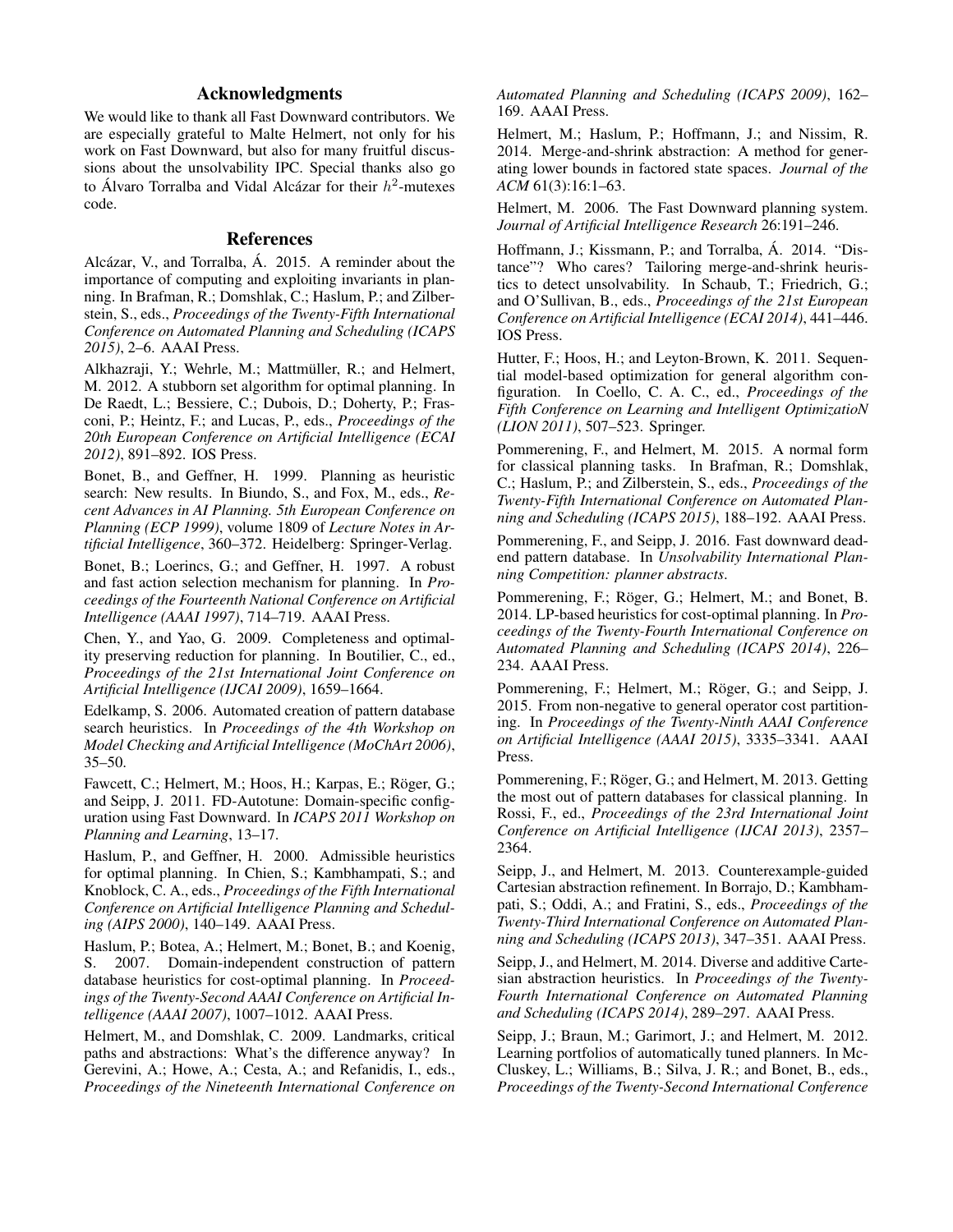*on Automated Planning and Scheduling (ICAPS 2012)*, 368– 372. AAAI Press.

Seipp, J.; Sievers, S.; Helmert, M.; and Hutter, F. 2015. Automatic configuration of sequential planning portfolios. In *Proceedings of the Twenty-Ninth AAAI Conference on Artificial Intelligence (AAAI 2015)*, 3364–3370. AAAI Press.

Seipp, J.; Pommerening, F.; and Helmert, M. 2015. New optimization functions for potential heuristics. In Brafman, R.; Domshlak, C.; Haslum, P.; and Zilberstein, S., eds., *Proceedings of the Twenty-Fifth International Conference on Automated Planning and Scheduling (ICAPS 2015)*, 193– 201. AAAI Press.

Sievers, S.; Ortlieb, M.; and Helmert, M. 2012. Efficient implementation of pattern database heuristics for classical planning. In Borrajo, D.; Felner, A.; Korf, R.; Likhachev, M.; Linares López, C.; Ruml, W.; and Sturtevant, N., eds., *Proceedings of the Fifth Annual Symposium on Combinatorial Search (SoCS 2012)*, 105–111. AAAI Press.

Sievers, S.; Wehrle, M.; and Helmert, M. 2014. Generalized label reduction for merge-and-shrink heuristics. In *Proceedings of the Twenty-Eighth AAAI Conference on Artificial Intelligence (AAAI 2014)*, 2358–2366. AAAI Press.

Streeter, M. J., and Smith, S. F. 2008. New techniques for algorithm portfolio design. In *Proceedings of the 24th Conference in Uncertainty in Artificial Intelligence (UAI 2008)*, 519–527.

Vallati, M.; Fawcett, C.; Gerevini, A.; Holger, H.; and Saetti, A. 2011. ParLPG: Generating domain-specific planners through automatic parameter configuration in LPG. In *IPC 2011 planner abstracts, Planning and Learning Part*.

Wehrle, M., and Helmert, M. 2014. Efficient stubborn sets: Generalized algorithms and selection strategies. In *Proceedings of the Twenty-Fourth International Conference on Automated Planning and Scheduling (ICAPS 2014)*, 323–331. AAAI Press.

Wehrle, M.; Helmert, M.; Alkhazraji, Y.; and Mattmüller, R. 2013. The relative pruning power of strong stubborn sets and expansion core. In Borrajo, D.; Kambhampati, S.; Oddi, A.; and Fratini, S., eds., *Proceedings of the Twenty-Third International Conference on Automated Planning and Scheduling (ICAPS 2013)*, 251–259. AAAI Press.

Zerr, D. 2014. Generating and evaluating unsolvable strips planning instances for classical planning. Bachelor's thesis, University of Basel.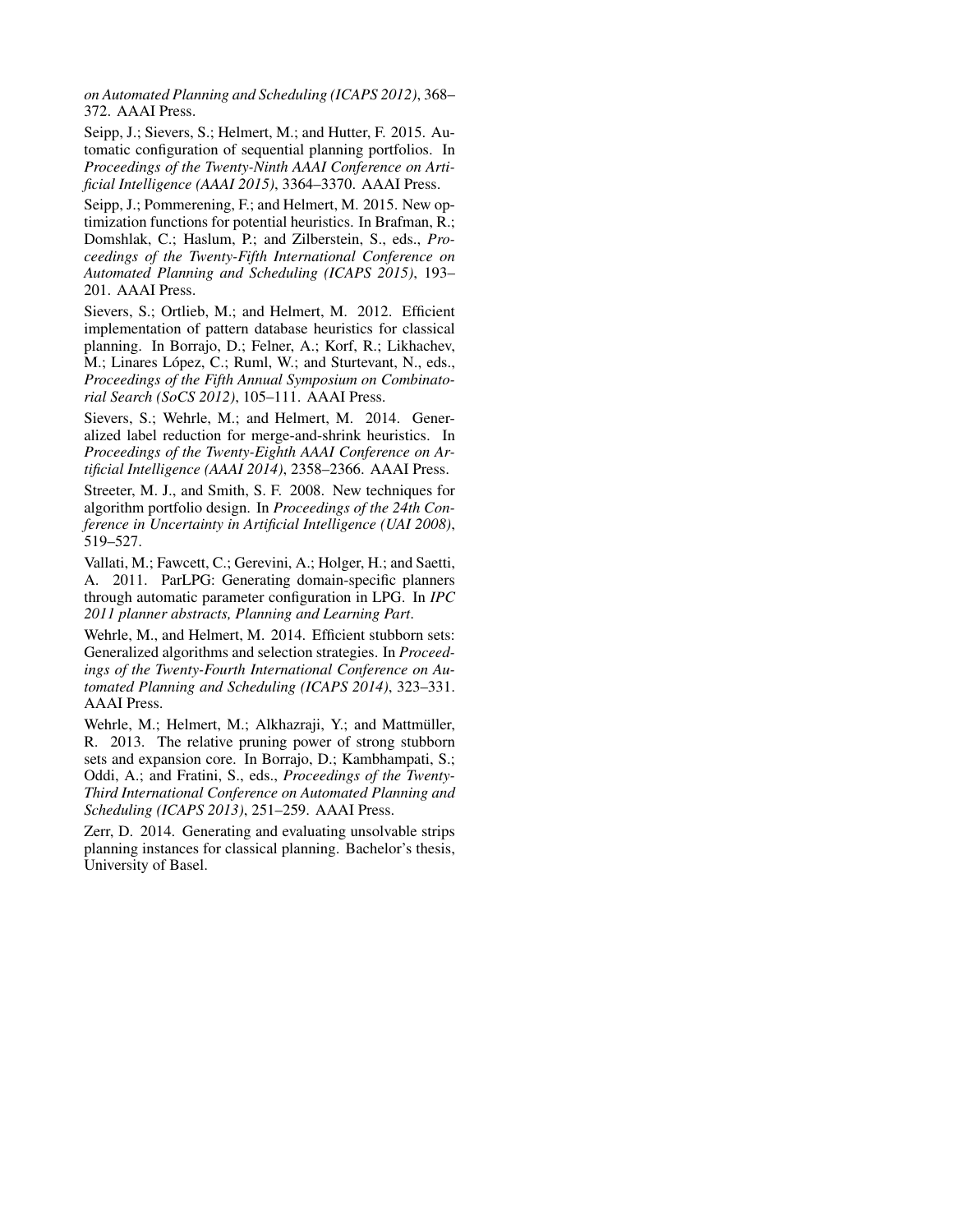# Appendix – Fast Downward Aidos Portfolios

We list the configurations forming our three portfolios. Our portfolio components have the form of pairs (time slice, configuration), with the first entry reflecting the time slice allowed for the configuration, which is in turn shown below the time slice.

### Aidos 1

```
1,
--heuristic h_seq=operatorcounting([state_equation_constraints(),
    feature_constraints(max_size=2)], cost_type=zero)
--search unsolvable_search([h_seq], pruning=stubborn_sets_ec(
    min pruning ratio=0.20))
4,
--search unsolvable_search([deadpdbs(max_time=1)], pruning=stubborn_sets_ec(
    min_pruning_ratio=0.80))
420,
--heuristic h seq=operatorcounting([state equation constraints(),
    lmcut constraints()])
--heuristic h_cegar=cegar(subtasks=[original()], pick=max_hadd, max_time=relative
    time 75, f_bound=compute)
--search astar(f_bound=compute, eval=max([h_cegar, h_seq]),
    pruning=stubborn_sets_ec(min_pruning_ratio=0.50))
1275,
--search unsolvable search([deadpdbs(max time=relative time 50)],
    pruning=stubborn_sets_ec(min_pruning_ratio=0.80))
100,
--heuristic h seq=operatorcounting([state equation constraints(),
    feature constraints(max size=2)], cost type=zero)
--search unsolvable_search([h_seq], pruning=stubborn_sets_ec(
    min_pruning_ratio=0.20))
Aidos 2
1,
--heuristic h seq=operatorcounting([state equation constraints(),
    feature constraints(max size=2)], cost type=zero)
--search unsolvable_search([h_seq], pruning=stubborn_sets_ec(
    min pruning ratio=0.20))
4,
--search unsolvable search([deadpdbs(max time=1)], pruning=stubborn sets ec(
    min_pruning_ratio=0.80))
598,
--heuristic h_seq=operatorcounting([state_equation_constraints(),
    lmcut_constraints()])
--heuristic h_cegar=cegar(subtasks=[original()], pick=max_hadd, max_time=relative
    time 75, f_bound=compute)
--search astar(f_bound=compute, eval=max([h_cegar, h_seq]),
    pruning=stubborn_sets_ec(min_pruning_ratio=0.50))
598,
--search unsolvable_search([deadpdbs(max_time=relative time 50)],
    pruning=stubborn_sets_ec(min_pruning_ratio=0.80))
```
599,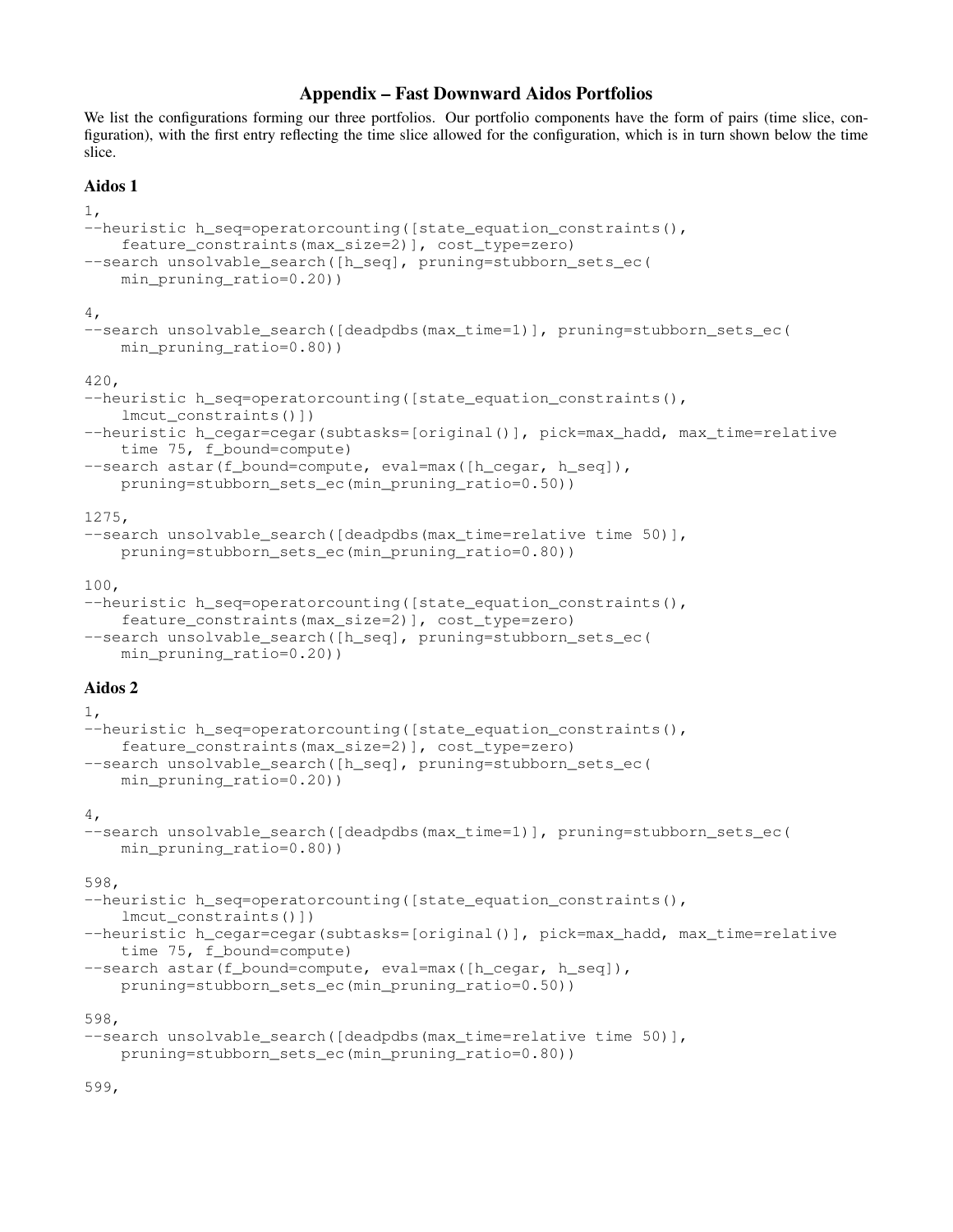```
--heuristic h_seq=operatorcounting([state_equation_constraints(),
   feature_constraints(max_size=2)], cost_type=zero)
--search unsolvable_search([h_seq], pruning=stubborn_sets_ec(
   min_pruning_ratio=0.20))
```
### Aidos 3

```
8,
```

```
--heuristic h blind=blind(cache estimates=false, cost type=one)
--heuristic h_cegar=cegar(subtasks=[original(copies=1)], max_states=10,
    use_general_costs=true, cost_type=one, max_time=relative time 50,
    pick=min_unwanted, cache_estimates=false)
--heuristic h_deadpdbs=deadpdbs(patterns=combo(max_states=1), cost_type=one,
    max dead ends=290355, max time=relative time 99, cache estimates=false)
--heuristic h deadpdbs simple=deadpdbs simple(patterns=combo(max states=1),
    cost_type=one, cache_estimates=false)
--heuristic h_hm=hm(cache_estimates=false, cost_type=one, m=1)
--heuristic h_hmax=hmax(cache_estimates=false, cost_type=one)
--heuristic h operatorcounting=operatorcounting(cache estimates=false,
    constraint_generators=[feature_constraints(max_size=3), lmcut_constraints(),
    pho_constraints(patterns=combo(max_states=1)), state equation constraints()],
    cost_type=one)
--heuristic h_unsolvable_all_states_potential=unsolvable_all_states_potential(
    cache_estimates=false, cost_type=one)
--search unsolvable_search(heuristics=[h_blind, h_cegar, h_deadpdbs,
    h_deadpdbs_simple, h_hm, h_hmax, h_operatorcounting,
    h_unsolvable_all_states_potential], cost_type=one, pruning=stubborn_sets_ec(
    min pruning ratio=0.9887183754249436))
6,
--heuristic h deadpdbs=deadpdbs(patterns=genetic(disjoint=false,
    mutation probability=0.2794745683909153, pdb max size=1, num collections=40,
   num_episodes=2), cost_type=normal, max_dead_ends=36389913, max_time=relative
    time 52, cache estimates=false)
--heuristic h_deadpdbs_simple=deadpdbs_simple(patterns=qenetic(disjoint=false,
    mutation probability=0.2794745683909153, pdb max size=1, num collections=40,
    num_episodes=2), cost_type=normal, cache_estimates=false)
--heuristic h_lmcut=lmcut(cache_estimates=true, cost_type=normal)
--heuristic h operatorcounting=operatorcounting(cache estimates=false,
    constraint qenerators=[feature_constraints(max_size=2), lmcut_constraints(),
    pho_constraints(patterns=genetic(disjoint=false,
    mutation_probability=0.2794745683909153, pdb_max_size=1, num_collections=40,
    num_episodes=2)), state_equation_constraints()], cost_type=normal)
--heuristic h_zopdbs=zopdbs(patterns=genetic(disjoint=false,
    mutation_probability=0.2794745683909153, pdb_max_size=1, num_collections=40,
    num_episodes=2), cost_type=normal, cache_estimates=true)
--search astar(f_bound=compute, mpd=false, pruning=stubborn_sets_ec(
    min_pruning_ratio=0.2444996579070121), eval=max([h_deadpdbs,
    h_deadpdbs_simple, h_lmcut, h_operatorcounting, h_zopdbs]))
2,
--heuristic h_deadpdbs_simple=deadpdbs_simple(patterns=systematic(
```

```
only_interesting_patterns=true, pattern_max_size=3), cost_type=one,
cache_estimates=false)
```

```
--search unsolvable_search(heuristics=[h_deadpdbs_simple], cost_type=one,
   pruning=null())
```
2,

```
--heuristic h_deadpdbs_simple=deadpdbs_simple(patterns=genetic(disjoint=true,
   mutation_probability=0.32087500872172836, num_collections=30, num_episodes=7,
```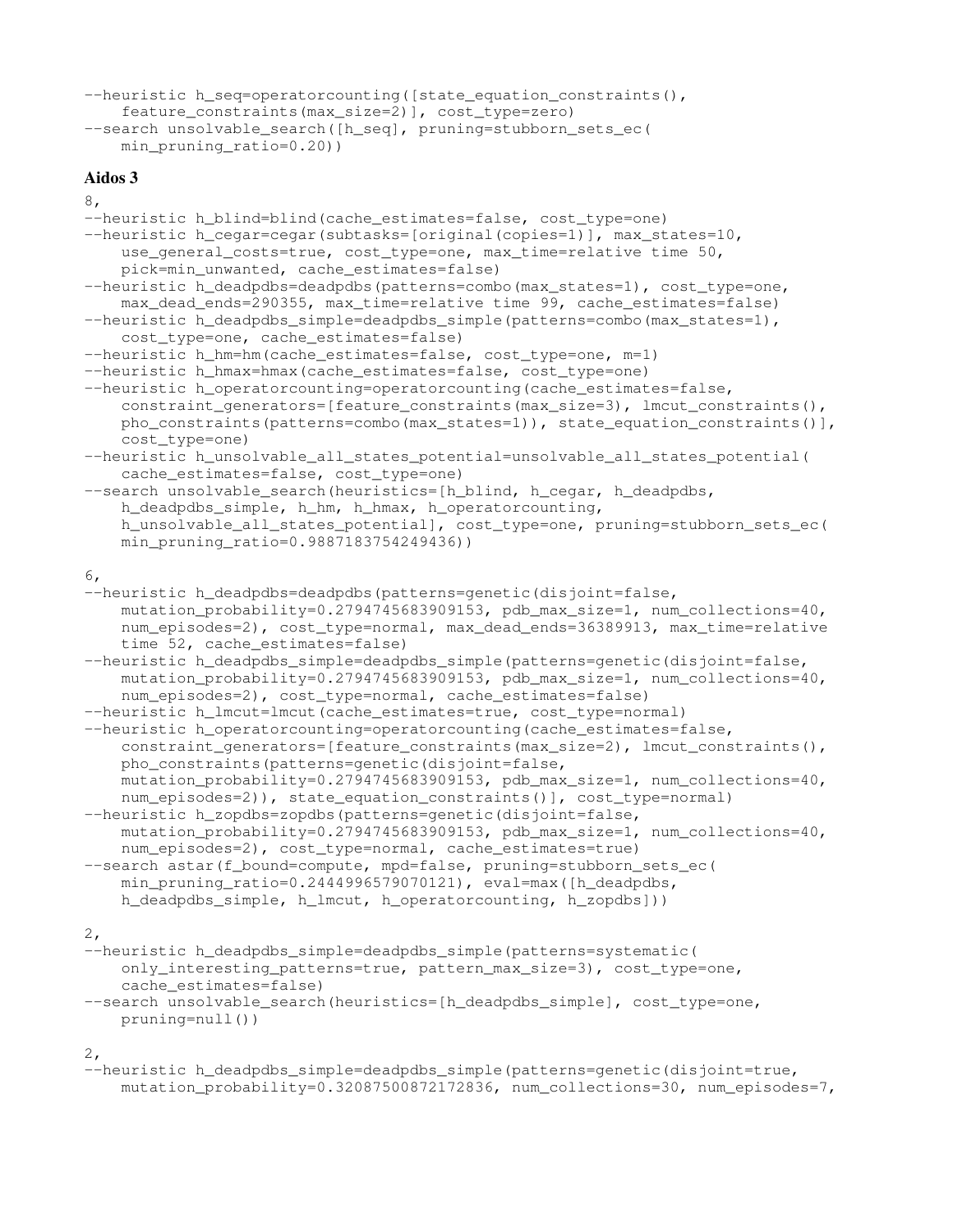```
pdb_max_size=1908896), cost_type=one, cache_estimates=false)
--heuristic h_hm=hm(cache_estimates=false, cost_type=one, m=3)
--heuristic h_pdb=pdb(pattern=greedy(max_states=18052), cost_type=one,
    cache_estimates=false)
--search unsolvable_search(heuristics=[h_deadpdbs_simple, h_hm, h_pdb],
    cost_type=one, pruning=null())
2,
--heuristic h_blind=blind(cache_estimates=false, cost_type=one)
--heuristic h_deadpdbs=deadpdbs(cache_estimates=false, cost_type=one,
    max_dead_ends=4, max_time=relative time 84, patterns=systematic(
    only_interesting_patterns=false, pattern_max_size=15))
--heuristic h_deadpdbs_simple=deadpdbs_simple(patterns=systematic(
    only_interesting_patterns=false, pattern_max_size=15), cost_type=one,
    cache_estimates=false)
--heuristic h_merge_and_shrink=merge_and_shrink(cache_estimates=false,
    label_reduction=exact(before_shrinking=true, system_order=random,
    method=all_transition_systems, before_merging=false), cost_type=one,
    shrink_strategy=shrink_bisimulation(threshold=115,
    max_states_before_merge=56521, max_states=228893, greedy=true,
    at_limit=use_up), merge_strategy=merge_dfp(atomic_before_product=false,
    atomic_ts_order=regular, product_ts_order=random, randomized_order=true))
--search unsolvable_search(heuristics=[h_blind, h_deadpdbs, h_deadpdbs_simple,
    h_merge_and_shrink], cost_type=one, pruning=null())
4,
--heuristic h_cegar=cegar(subtasks=[original(copies=1)], max_states=114,
    use_general_costs=false, cost_type=normal, max_time=relative time 1,
   pick=max_hadd, cache_estimates=false)
--heuristic h_cpdbs=cpdbs(patterns=genetic(disjoint=true,
    mutation_probability=0.7174375735405052, num_collections=4, num_episodes=170,
    pdb_max_size=1), cost_type=normal, dominance_pruning=true,
    cache_estimates=false)
--heuristic h_deadpdbs=deadpdbs(cache_estimates=true, cost_type=normal,
    max_dead_ends=12006, max_time=relative time 21, patterns=genetic(
    disjoint=true, mutation_probability=0.7174375735405052, num_collections=4,
    num_episodes=170, pdb_max_size=1))
--heuristic h_deadpdbs_simple=deadpdbs_simple(cache_estimates=false,
    cost_type=normal, patterns=genetic(disjoint=true,
    mutation_probability=0.7174375735405052, num_collections=4, num_episodes=170,
    pdb_max_size=1))
--heuristic h_lmcut=lmcut(cache_estimates=true, cost_type=normal)
--heuristic h_operatorcounting=operatorcounting(cache_estimates=false,
    cost_type=normal, constraint_generators=[feature_constraints(max_size=2),
    lmcut_constraints(), pho_constraints(patterns=genetic(disjoint=true,
    mutation_probability=0.7174375735405052, num_collections=4, num_episodes=170,
    pdb_max_size=1)), state_equation_constraints()])
--heuristic h_pdb=pdb(pattern=greedy(max_states=250), cost_type=normal,
    cache_estimates=false)
--search astar(f_bound=compute, mpd=true, pruning=null(), eval=max([h_cegar,
    h_cpdbs, h_deadpdbs, h_deadpdbs_simple, h_lmcut, h_operatorcounting,
    h pdb]))
7,
--heuristic h_blind=blind(cache_estimates=false, cost_type=one)
--heuristic h_cegar=cegar(subtasks=[original(copies=1)], max_states=5151,
    use_general_costs=false, cost_type=one, max_time=relative time 44,
    pick=max_hadd, cache_estimates=false)
```
--heuristic h\_hmax=hmax(cache\_estimates=false, cost\_type=one)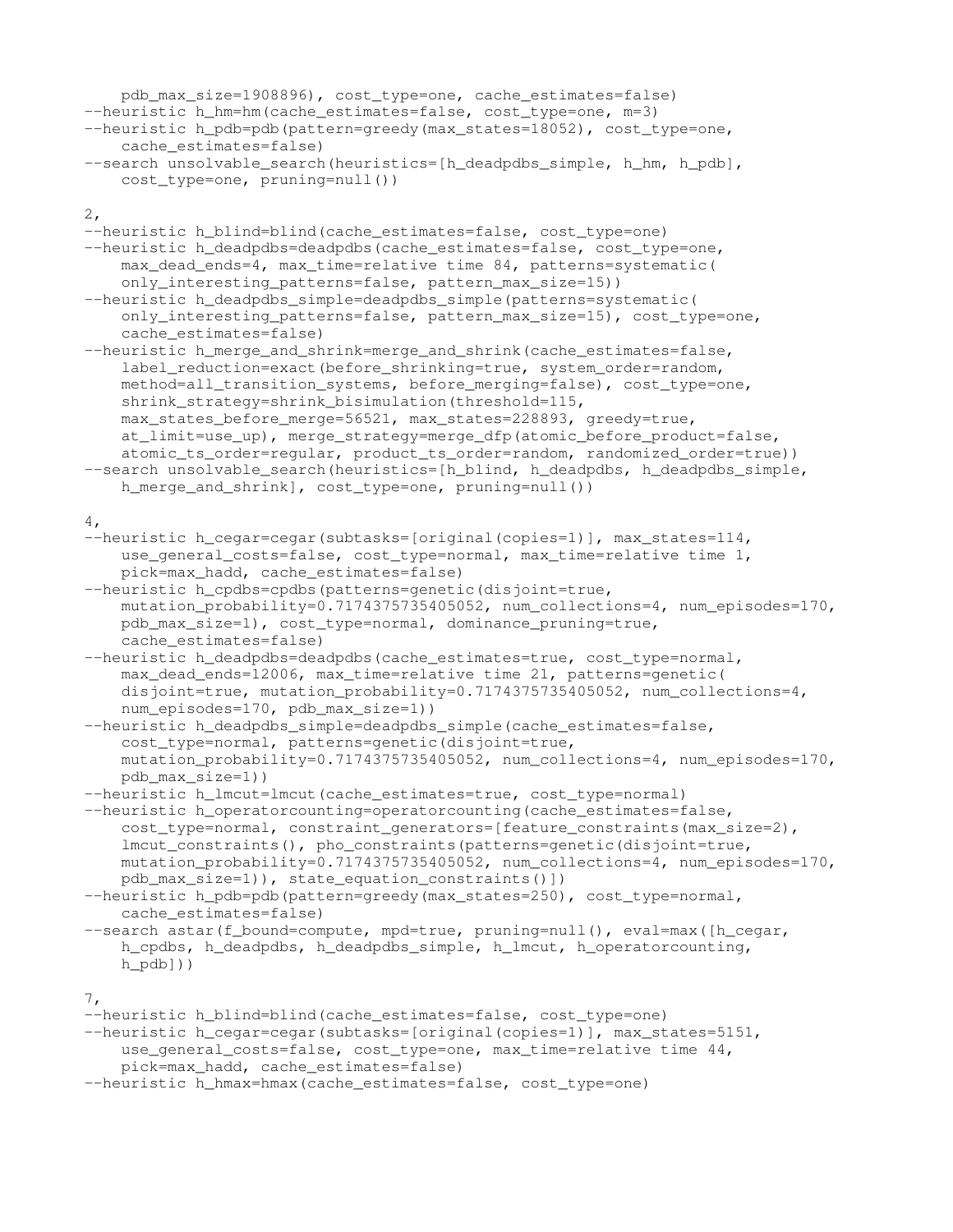```
--heuristic h_merge_and_shrink=merge_and_shrink(cache_estimates=false,
    label_reduction=exact(before_shrinking=true, system_order=random,
    method=all_transition_systems_with_fixpoint, before_merging=false),
    cost_type=one, shrink_strategy=shrink_bisimulation(threshold=1,
    max_states_before_merge=12088, max_states=100000, greedy=false,
    at_limit=return), merge_strategy=merge_linear(variable_order=cg_goal_random))
--heuristic h_operatorcounting=operatorcounting(cache_estimates=false,
    constraint_generators=[feature_constraints(max_size=2), lmcut_constraints(),
    state_equation_constraints()], cost_type=one)
--heuristic h_unsolvable_all_states_potential=unsolvable_all_states_potential(
    cache_estimates=false, cost_type=one)
--search unsolvable_search(heuristics=[h_blind, h_cegar, h_hmax,
    h_merge_and_shrink, h_operatorcounting, h_unsolvable_all_states_potential],
    cost_type=one, pruning=null())
37,
--heuristic h_hmax=hmax(cache_estimates=false, cost_type=one)
--heuristic h_operatorcounting=operatorcounting(cache_estimates=false,
    constraint_generators=[feature_constraints(max_size=10),
    state_equation_constraints()], cost_type=zero)
--search unsolvable_search(heuristics=[h_hmax, h_operatorcounting],
    cost_type=one, pruning=stubborn_sets_ec(min_pruning_ratio=0.4567602354825518))
33,
--heuristic h_all_states_potential=all_states_potential(max_potential=1e8,
    cache_estimates=true, cost_type=normal)
--heuristic h_blind=blind(cache_estimates=false, cost_type=normal)
--heuristic h_cegar=cegar(subtasks=[goals(order=hadd_down), landmarks(
    order=original, combine_facts=true), original(copies=1)], max_states=601,
    use_general_costs=false, cost_type=normal, max_time=relative time 88,
    pick=min_unwanted, cache_estimates=true)
--heuristic h_deadpdbs_simple=deadpdbs_simple(cache_estimates=true,
    cost type=normal, patterns=hillclimbing(min_improvement=2,
    pdb_max_size=7349527, collection_max_size=233, max_time=relative time 32,
    num_samples=28))
--heuristic h_initial_state_potential=initial_state_potential(max_potential=1e8,
    cache_estimates=false, cost_type=normal)
--heuristic h_operatorcounting=operatorcounting(cache_estimates=false,
    cost_type=normal, constraint_generators=[feature_constraints(max_size=10),
    lmcut_constraints(), pho_constraints(patterns=hillclimbing(min_improvement=2,
    pdb_max_size=7349527, collection_max_size=233, max_time=relative time 32,
    num_samples=28)), state_equation_constraints()])
--heuristic h_pdb=pdb(pattern=greedy(max_states=6), cost_type=normal,
    cache_estimates=true)
--heuristic h_zopdbs=zopdbs(patterns=hillclimbing(min_improvement=2,
    pdb_max_size=7349527, collection_max_size=233, max_time=relative time 32,
    num_samples=28), cost_type=normal, cache_estimates=false)
--search astar(f_bound=compute, mpd=true, pruning=stubborn_sets_ec(
    min_pruning_ratio=0.0927145675045078), eval=max([h_all_states_potential,
    h_blind, h_cegar, h_deadpdbs_simple, h_initial_state_potential,
    h_operatorcounting, h_pdb, h_zopdbs]))
150,
--heuristic h_deadpdbs=deadpdbs(cache_estimates=false, cost_type=one,
```
max\_dead\_ends=6, max\_time=relative time 75, patterns=systematic( only\_interesting\_patterns=true, pattern\_max\_size=1)) --search unsolvable\_search(heuristics=[h\_deadpdbs], cost\_type=one,

pruning=stubborn\_sets\_ec(min\_pruning\_ratio=0.3918701752094733))